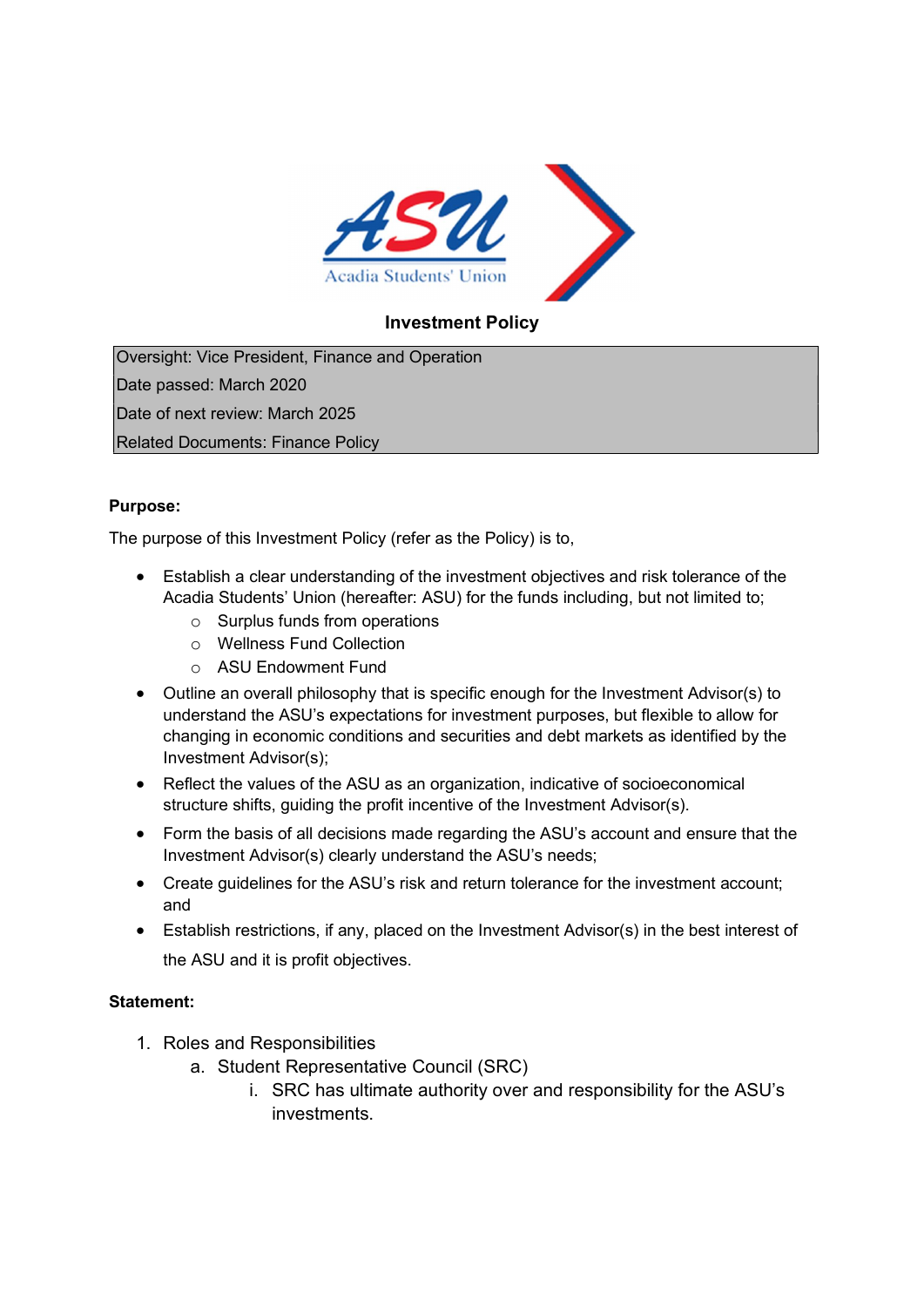b. Financial Affair Committee

The Committee will:

- i. Maintain an understanding of legal and regulatory requirements and constraints applicable to the ASU's investments on a semiannual basis, or more frequently if appropriate;
- ii. Approve eligible investment products that meet the return objectives and risk tolerance criteria;
- iii. Review the investment strategy for the long-term assets held by the ASU.
- c. Vice President, Finance and Operation meet with ASU's Investment Advisor(s) twice a year; once in during the summer and once in the school year to receive performance updates.
- 2. Investment Objectives and Guidelines
	- a. Investment Objectives

The ASU's investment objectives for its investment account are summarized as follows:

- i. The ASU seeks a combination of income-producing assets and investments with capital appreciation potential, to generate sufficient growth in ASU funds. The ASU wants to preserve, and increase, the purchasing power of its assets. In order to do this, the ASU is willing to accept more variable returns in the short run in order to achieve higher returns in the long run. The ASU has moderate tolerance for risk and will not tolerate high losses in difficult or late phases of the market cycle.
- ii. The ASU portfolio should be invested in a combination of 30-60 percent equities, 30-60 percent preferred shares and/or fixed income investments, and 0-25 percent short-term and cash investments.
- iii. The ASU portfolio should also make use of those instruments such as derivatives and other hedging products, so as to maximize the attainment of risk and return objectives.
- iv. There will be a need for income to be distributed from the portfolio for various initiatives of the ASU. However, there will be a minimum balance of 300,000 dollars maintained in the investment account. Any interest earned on the portfolio should be calculated on December 31<sup>st</sup> of each year beginning on December 31, 2020. The difference between the interest amount and amount of inflation will be transferred to the ASU's operational budget. The use of funds will be determined at the discretion of the Vice President, Finance and Operations.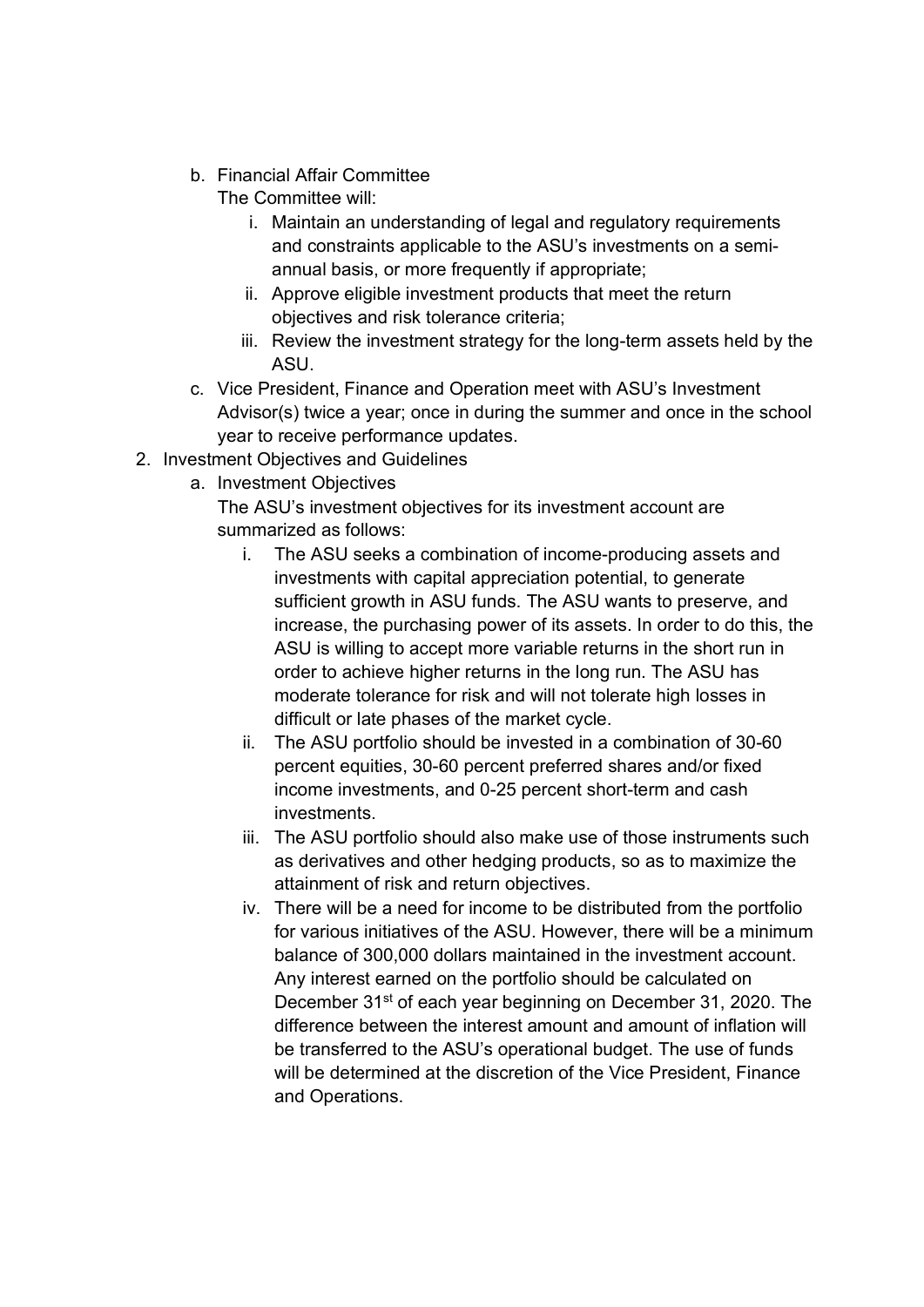- v. The portfolio weighting should remain intact at all times. Therefore, if funds were to be drawn from this portfolio, they will be drawn in balance to correspond with the asset mix.
- vi. There is a low need for liquidity within this portfolio.
- vii. The average objective annual total return for this portfolio is 5-7% over a full market cycle.
	- 1 If the bottom of objective (Section 2.a.vii) did not match two years in series, the ASU open up the investigation team.
		- a The team members are the following;
			- i One full-time manager, who has financial knowledge;
			- ii President; and
			- iii One Executive who has financial knowledge.
- viii. The overall investment objective for the ASU portfolio is to put emphasis on the total return of its portfolio. The ASU wishes to obtain above average returns from income and capital.
- b. Investment Guidelines
	- i. Within the Policy statement, any limitations aside, the Investment Advisor(s) will have full investment discretion that remains consistent with the ASU's investment objectives and guidelines. This includes the purchase and sale off individual securities and the selection between equities, fixed income securities, cash and cash equivalents in order to assure full flexibility in the management of the ASU's portfolio.
	- ii. The Investment Advisor(s) are encouraged to invest with following conditions:
		- 1. Companies that are involved in the renewable energy sector.
		- 2. Companies that are supporting sustainability operation; and/or
		- 3. Companies whose politics, practices, and/or record demonstrate evidence of respect for:
			- a. Principles of anti-oppression, diversity, and/or equal opportunity;
			- b. Job creation, job security and workers' rights, including the right to unionize;
			- c. The health and safety of workers;
			- d. The rights and well-being of Indigenous people; and/or
			- e. The rights of LGBT+, and/or Equity, Diversity and Inclusion.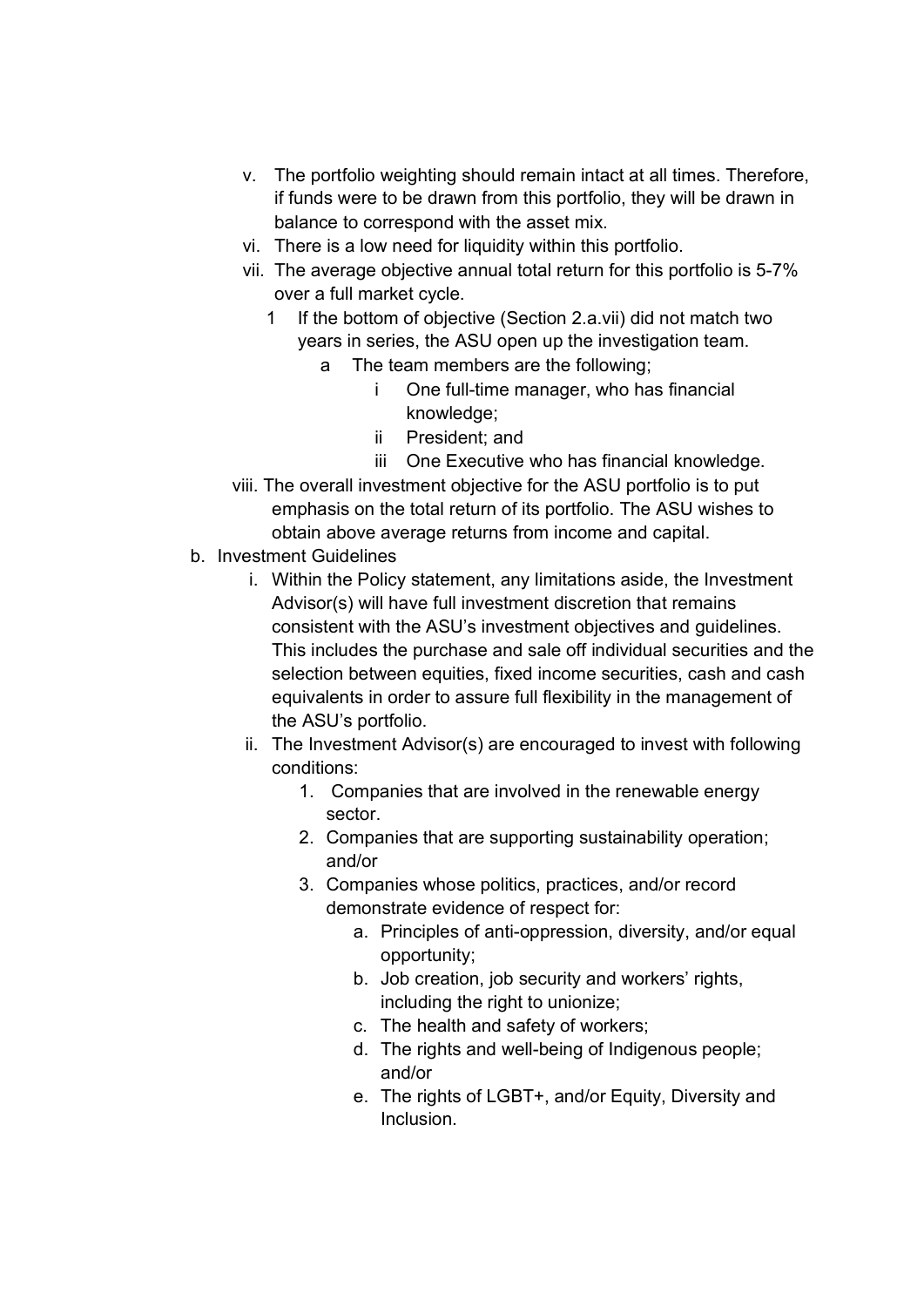- c. Equity Investments
	- i. Equity Investments may consist of common stocks, American Depository Receipts as well as convertible fixed-income securities. Common stocks including American Depository Receipts and convertible fixed-income securities shall be of primarily mid-to-large cap size, listed on a recognized North American stock exchange.
	- ii. The portfolio should be well diversified globally to avoid undue exposure to any single economic or geographic sector, industry group or individual security through the use of mutual funds to ensure reporting standards are met. Global allocations will not exceed 30% of equity portion.
	- iii. Equity investment in any one company should not exceed 15 percent of the total portfolio value.
	- iv. The cumulative investment in one industry should not exceed 20 percent of the total portfolio.
- d. Fixed Income Investments
	- i. Fixed Income Investments shall be selected and managed to ensure an appropriate balance among quality, preferred shares, maturity, and coupon, such factors should be consistent with the current economic and market conditions and taking into consideration the ASU's investment objectives.
	- ii. The fixed income portion of the portfolio shall be well diversified to avoid undue exposure to any single economic sector, geopolitical region, or individual issuer.
- e. Short-Term Investments
	- i. Short-term Investments may consist of individual fixed income securities such as Certificates of Deposit, Commercial Paper, Treasury bills, and other similar securities with less than one year to maturity. Cash positions will receive a premium interest rate.
- 3. Monitoring and Reporting
	- a. As an individual managed portfolio, all day-to-day decisions as to what to buy or when to sell are handled by the ASU's Investment Advisor(s). The Advisor(s) will monitor the portfolio on an ongoing basis to help ensure that the ASU's overall expectations are met.
	- b. As an Advanced Program client, the ASU will receive, on a quarterly basis, a comprehensive valuation and performance measurement report. This report will include the Net Present Value (NPV) of all holdings in CAD, taking into account inflation and dividends paid. This report will also include a market overview of the economy and financial markets, provided by the ASU's Investment Advisor(s). As well, the ASU will receive a monthly statement of transactions.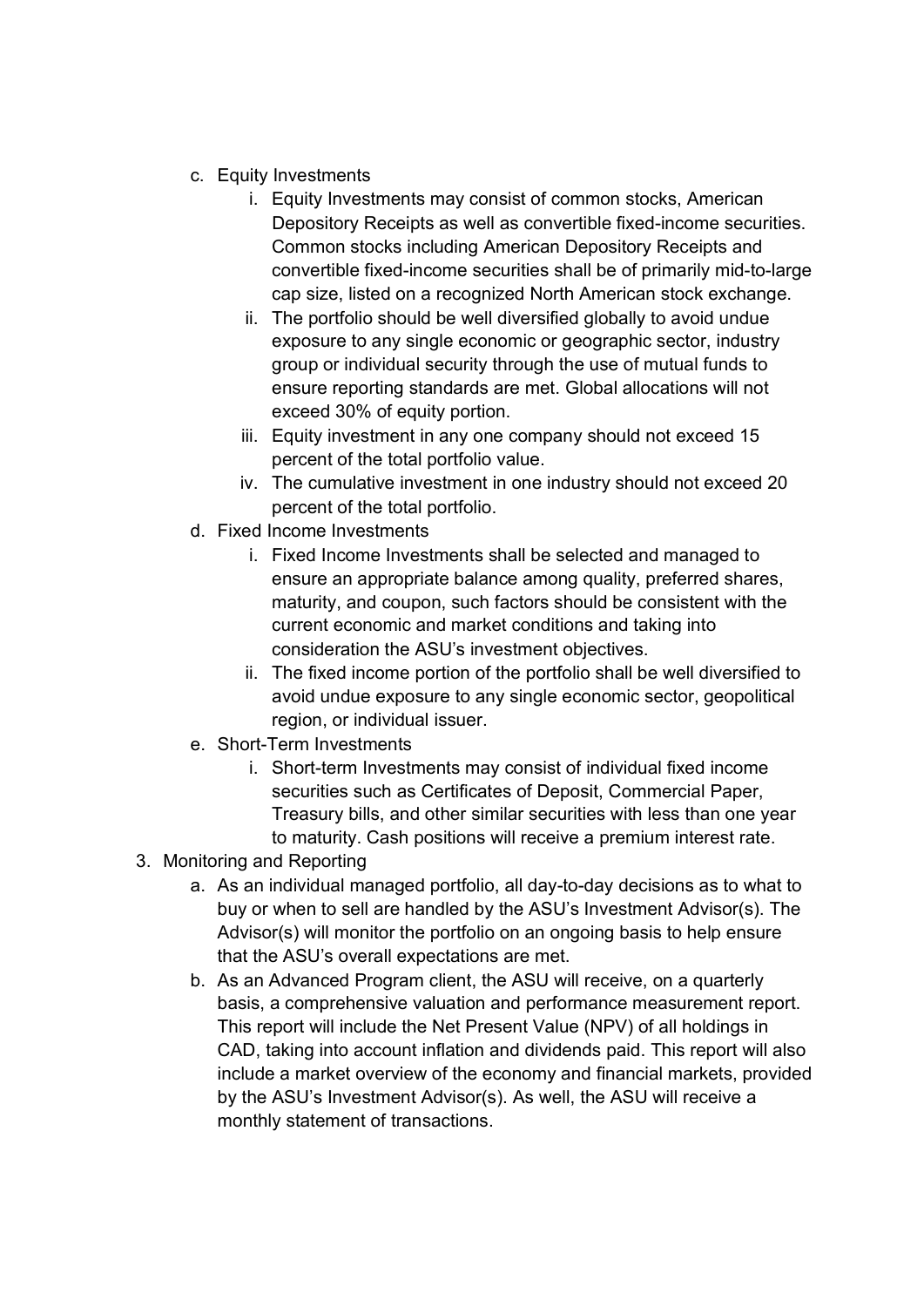- c. Financial Affair Committee will convene on two occasions per year for the sole purpose of evaluating the portfolio of the ASU. The purpose of the committee will be to ensure that the Investment Advisor(s) are fully and completely adhering to the above investment objectives and guidelines.
- d. The Vice President, Finance and Operations will provide the ASU's Investment Advisor(s) with written notice on a timely basis of any change in the ASU's circumstances which may affect the ASU's investments of investment objectives. Annually, the ASU will receive from the Investment Advisor(s) information for income tax purposes, and a summary of activity in the ASU's account for the year including deposits, withdrawals, portfolio transactions, realized capital gains and income, as well as the calculations and breakdown of fees all in CAD.
- e. The ASU recognizes that all investment markets experience time periods of negative as well as positive performance. Historically, given reasonable time horizons, a properly managed investment portfolio has provided longterm satisfactory rates of return. Therefore, the ASU acknowledges the principle that the Investment Advisor(s) must be given a time period sufficient enough to span a full cycle reflecting a combination of these negative and positive performances, holding the expectation of the Investment Advisor(s) to meet the desired rates of return, and that unless there are extenuating circumstances, patience has generally proven appropriate when performance has been disappointing.
- 4. Compliance
	- a. The portfolio must be monitored to ensure compliance with the Policy. Each account held by the ASU will be checked quarterly to identify any holdings which are contrary to policy rules. If an account is found offside either by disqualified investment or asset allocation, the advisor will receive notice from ASU to rectify the situation within a reasonable time frame (by the next quarterly review). If by that time the Portfolio is still in breach, then ASU will provide trade instructions to reallocate the investments to be in-line with the Policy.
- 5. Conflict of Interest
	- a. No fiduciary will knowingly permit their interest to conflict with duties or powers relating to the investment or management of the ASU's assets. Any actual or perceived conflict of interest must be reported to the Financial Affair Committee.
	- b. Such disclosure will be made when the affected individual first becomes, or ought to have become, aware of the conflict or potential conflict. If a conflict does exist, the Board will take all appropriate measures to remedy the situation. Every disclosure of a conflict of interest will be recorded in the Minutes of the relevant meetings.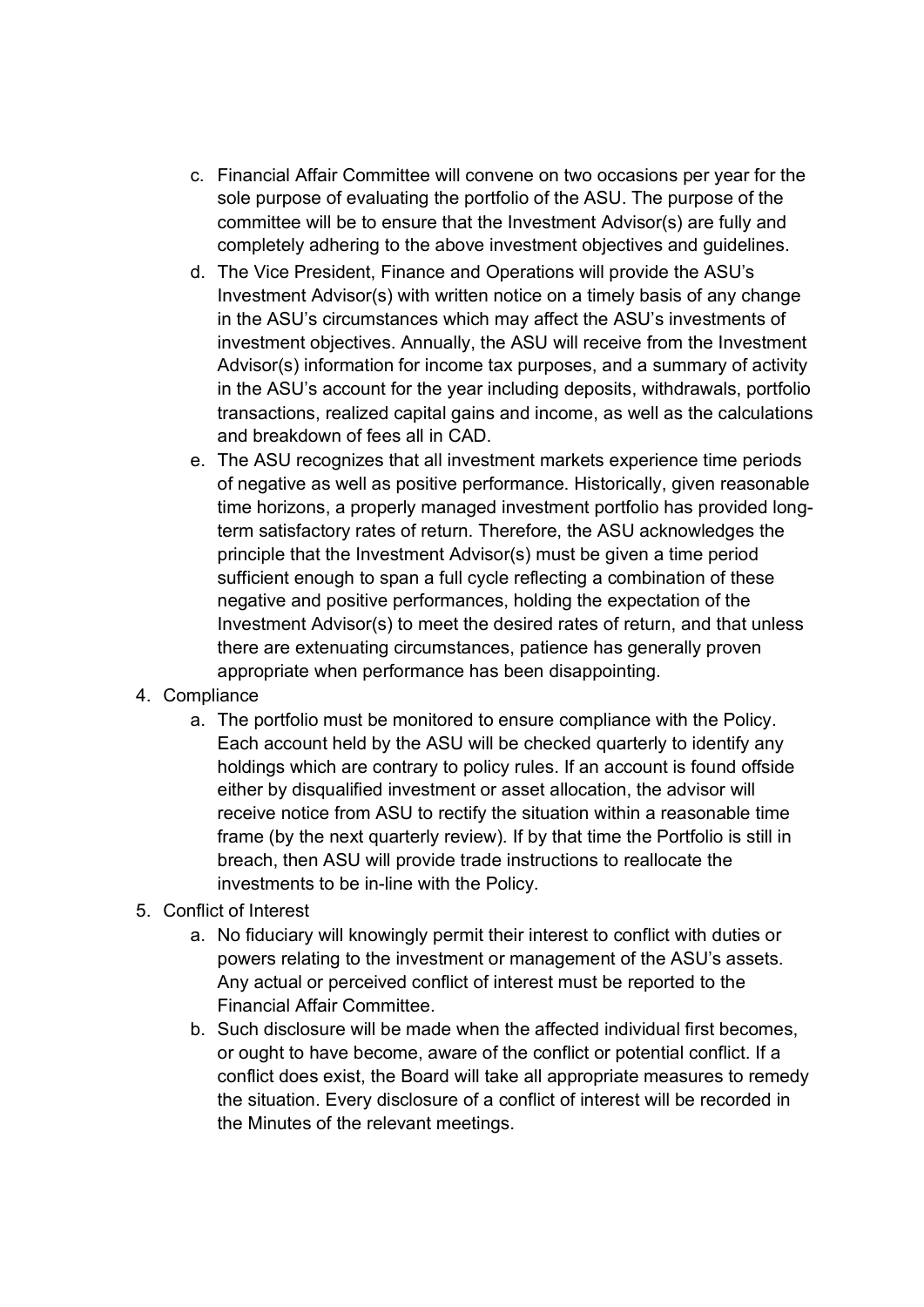- 6. Divestment and reinvestment
	- a. In order for the ASU to meet its responsibilities and obligations the ASU portfolio will Divest from the following industries and maintain the option for the Financial Affair Committee to make a case for further divestments and investments along ESG guidelines.
		- i. The Investment Advisor(s) should divest from the funds if the conditions are met following:
			- 1. Companies which operate in the coal, oil, and gas sectors. In other words, and without restricting the generality of the preceding, companies which derive their profits from the extraction, production, or combustion of fossil fuels;
			- 2. Companies which derive their profits from the production of weapons and weapon systems;
			- 3. Companies whose policies, practices, and/or record, or those of the companies that make up their supply chain, fall below recognized international standards for human rights and/or labour standards;
			- 4. Companies which derive their profits from mining or quarrying.
	- a. Reinvested Sectors

To reinvest, the conditions are same as Investment Guidelines (stated above; 2.b.ii.).

b. Divestment Process

Should the Financial Affair Committee determine an ASU held investment does not meet the parameters of the Policy, or is in direct conflict with the values of the organization which it supports, the Financial Affair Committee chair will present a case for divestment to council for approval. A case for divestment from a company, institution, or sector must include:

- i. A written response from the Investment Advisor(s) determining the feasibility, implications on risk and return, and potential timeline of divestment.
- ii. A summary report from the Financial Affair Committee outlining the information and sources that led to the recommendation to divest which must match with conditions above (6.a.i) and,
- iii. A signed petition supporting divestment with at least 50 student signatures.
- iv. A statement addressing how the issues identified with the company or institution are long-standing and not to be improved upon or remedied in a satisfactory way in the near future and are not isolated but emblematic across the company or institution's operations.